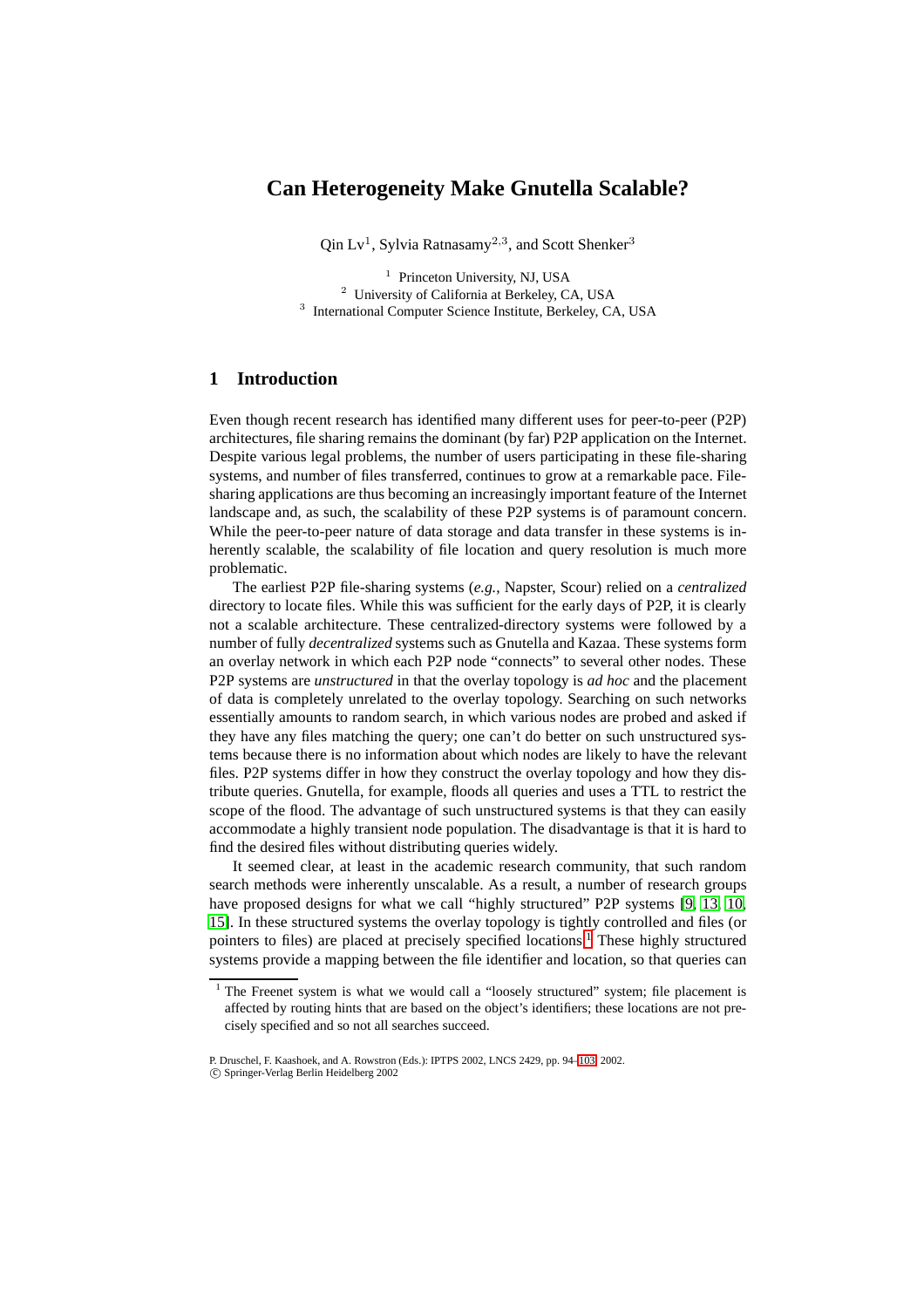be efficiently routed to the node with the desired file (or, again, the pointer to the desired file). These systems thus offer a very scalable solution for "exact-match" queries.<sup>2</sup>

However, structured designs are likely to be less resilient in the face of a very transient user population, precisely because it is hard to maintain the structure (such as neighbor lists, etc.) required for routing to function efficiently when nodes are joining and leaving at a high rate. Moreover, it has yet to be demonstrated that these structured systems, while well-suited for exact-match queries, can scalably implement a full range of partial query techniques, such as keyword searching, which are common on current file-sharing systems.<sup>3</sup>

Despite these issues, we firmly believe in the value of these structured P2P systems, and have actively participated in their design. However, the (sometimes unspoken) motivating assumption behind much of the work on structured P2P systems is that unstructured P2P systems such as Gnutella are inherently not scalable, and therefore should be abandoned. Our goal in this work is to revisit that motivating assumption and ask if Gnutella (and systems like it) could be made more scalable. We do so because, if scalability concerns were removed, these unstructured P2P systems might be the preferred choice for file-sharing and other applications with the following characteristics:

- **–** keyword searching is the common operation,
- **–** most content is typically replicated at a fair fraction of participating sites, and
- **–** the node population is highly transient

The first condition is that one often doesn't know the exact file identifier, or is looking for a set of files all matching a given attribute (*e.g.*, all by the same artist). The second is that one isn't typically searching for extremely *rare* files that are only stored at a few nodes. This would apply to the music-sharing that dominates today's file-sharing systems. The third condition seems to apply to currently popular P2P systems, although it may not apply to smaller community-based systems.

File-sharing is one (widely deployed) example that fits these criteria, distributed search engines [\[4\]](#page-9-5) might well be another. Unstructured P2P systems may be a suitable choice for these applications because of their overall simplicity and their ability to tolerate transient user populations and comfortably support keyword searches.[4](#page-1-2) This all depends, of course, on whether or not such systems can be made scalable, and that is the question we address in this short paper.

Our approach to improving the scalability of these systems is based on recent work which shows the prevalence of heterogeneity in deployed P2P systems and on work improving the efficiency of search in unstructured networks. After reviewing this relevant

<span id="page-1-0"></span> $2$  By an exact-match query, we mean that the complete identifier of the requested data object is known.

<span id="page-1-1"></span><sup>&</sup>lt;sup>3</sup> There are standard ways to use the exact-match facility of hash tables as a substrate for keyword searches, substring searches, and more fuzzy matches as well [\[14\]](#page-9-6). However, it isn't clear how scalable these techniques will be in *distributed* hash tables.

<span id="page-1-2"></span><sup>4</sup> We should add that unstructured P2P systems, whether scalable or not, will never be able match the exact-matching performance of highly structured P2P systems. We expect that these highly structured P2P systems will eventually find many uses; we just aren't convinced that popular-music file-sharing will be one of them.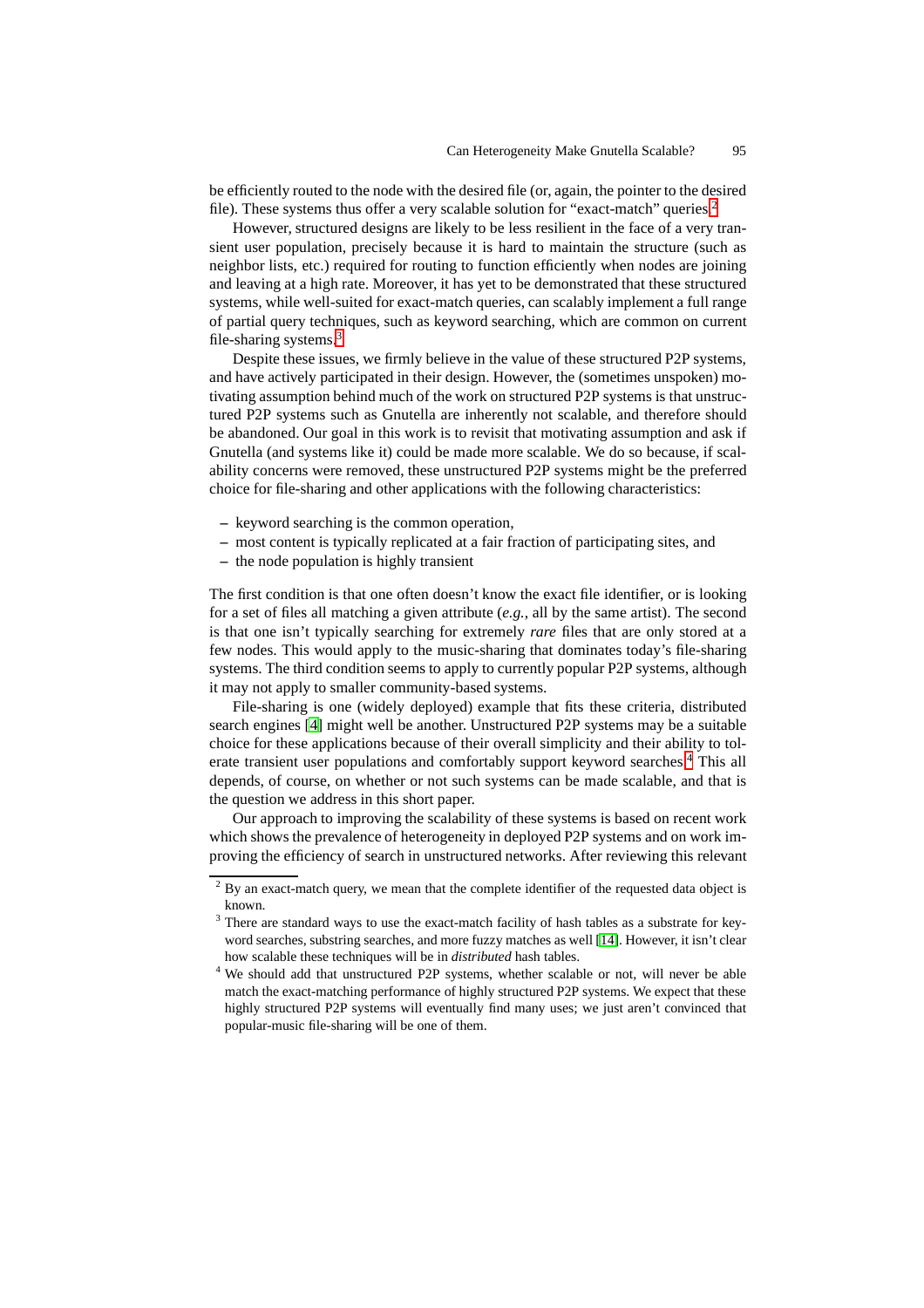background in Section [2,](#page-2-0) we describe, in Section [3,](#page-3-0) a simple flow control algorithm that takes advantage of heterogeneity and evaluate its performance in Section [4.](#page-6-0) We offer this algorithm not as a polished design but as a proof-of-concept that heterogeneity can be used to improve the scalability of unstructured P2P systems. Similarly, one should take this position paper not as a "proof" that Gnutella can be made scalable, but as a conjecture in search of more evidence.

## <span id="page-2-0"></span>**2 Background**

Our design is based on two ongoing research thrusts: attempts to improve the search facilities in Gnutella [\[8,](#page-9-7) [3,](#page-9-8) [1\]](#page-9-9), and a measurement study [\[11\]](#page-9-10) that revealed significant heterogeneity in P2P systems.

*Improvements to Gnutella:* Gnutella uses TTL-limited flooding to distribute its queries. Lv *et al.* [\[8\]](#page-9-7) investigate several alternative query distribution methods on a range of overlay topologies: random graphs, power-law random graphs,<sup>[5](#page-2-1)</sup> grids and a measured Gnutella topology. Based on their results, they propose the use of multiple parallel random walks instead of flooding. To search for an object using a random walk, a node chooses a neighbor at random and send the query to it. Each neighbor in turn repeats this process until the object is found. Random walks avoid the problem of the exponentially increasing number of query messages that arise in flooding.

Cohen *et al.* [\[3\]](#page-9-8) study proactive replication algorithms.<sup>[6](#page-2-2)</sup> They find that the optimal replication scheme for random search is to replicate objects proportional to the squareroot of their query rate; this replication scheme can be implemented in a distributed fashion by replicating objects a number of times proportional to the length of the search.

These combined approaches, proactive replication plus parallel random walking, was tested via simulation in [\[8\]](#page-9-7) and was found to significantly improve – by two orders of magnitude in some cases – the performance of flooding and passive replication, as measured by the query resolution time (in terms of number of overlay hops), the pernode query load and the message traffic generated by individual queries. In the case of power-law random graphs it was observed that high degree nodes experienced correspondingly high query loads. For this reason, the authors conclude that P2P network construction algorithms should avoid generating very high degree nodes.

Adamic *et al.*[\[1\]](#page-9-9) approach the problem from a very different viewpoint. They take power-law random graphs as a given and instead ask how to best search on them. They, too, suggest the use of random walks, but that these random walks should be biased to seek out high-degree nodes. They show how this leads to superior scaling behavior in the limit of large systems. However, their work does not take into account the query load on individual nodes; as shown by [\[8\]](#page-9-7) the high-degree nodes carry an extremely large share of the query traffic and are likely to be overloaded.

<span id="page-2-1"></span><sup>5</sup> Power-law random graphs are graphs where the degree distribution is a power-law and the nodes are connected randomly consistent with the degree distribution. A node's "degree" is its number of neighbors.

<span id="page-2-2"></span> $6$  With proactive replication, an object may be replicated at a node even though that node has not requested the object. Passive replication, where nodes hold copies only if they've requested the object, is the standard approach in Gnutella-like P2P systems.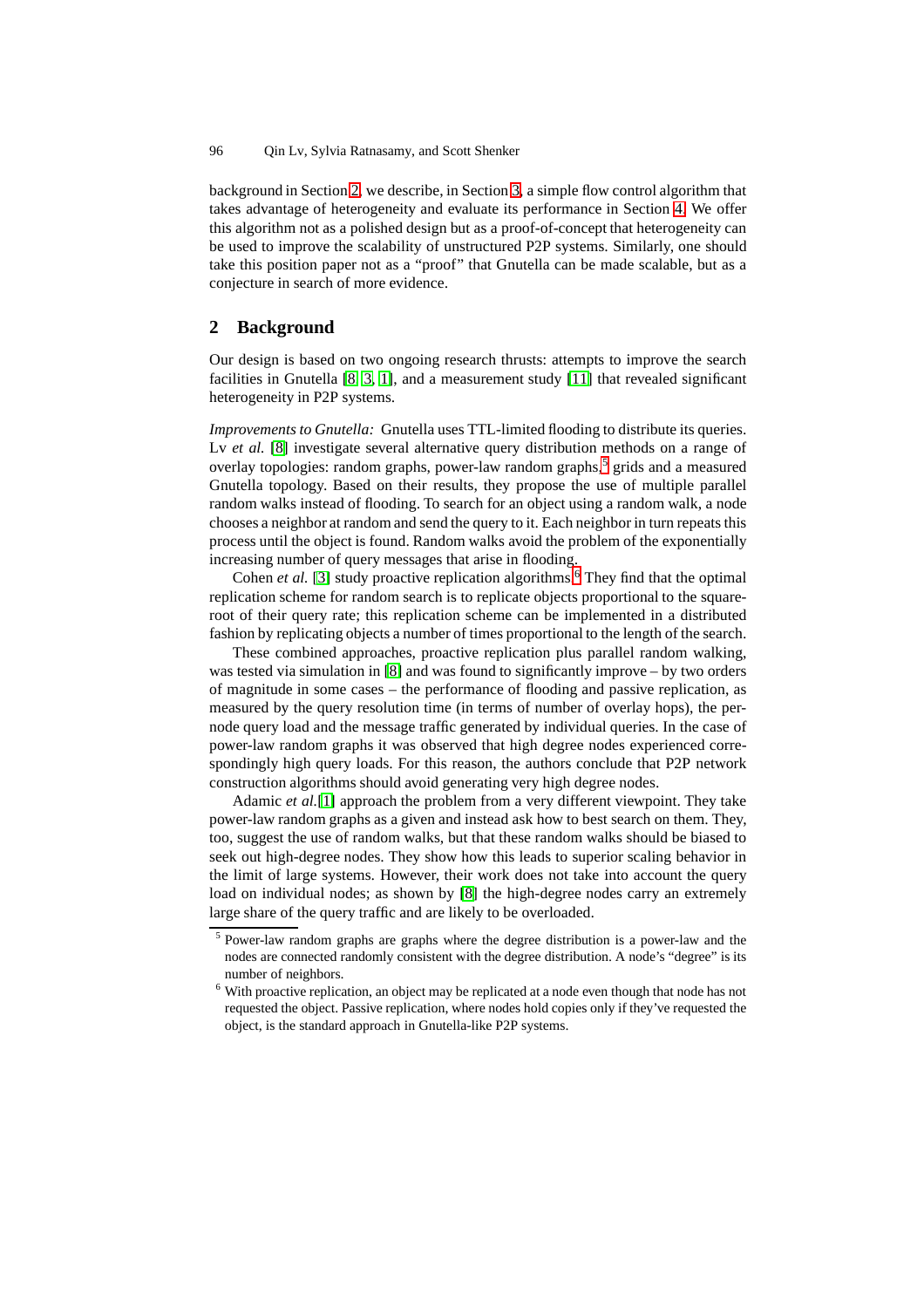*Heterogeneity:* Saroiu *et al.*, in [\[11\]](#page-9-10), report on the results of a measurement study of Napster and Gnutella. Their study reveals (amongst other things) a significant amount of heterogeneity in bandwidth across peers. The authors of [\[11\]](#page-9-10) argue that architectures for P2P systems should take into account the characteristics of participating hosts, including their heterogeneity. However, since the measurement study was the main focus of [\[11\]](#page-9-10), they did not propose any design strategies.

These two lines of work, the observed heterogeneity and the improvements to Gnutella-like P2P systems, lead us to the following observation. Using random-walk searches on power-law random graphs is an efficient search technique, but results in a very skewed usage pattern with some nodes carrying too large a share of the load. Measurement studies reveal, however, that node capabilities (particularly in terms of bandwidth, but presumably in terms of other resources such as CPU, memory and disk) are also skewed. If we could align these two skews – that is, have the highest capacity nodes carry the heaviest burdens – we might end up with a scalable P2P design.

This is what we attempt to do in the next section.

### <span id="page-3-0"></span>**3 Design**

Our design for an unstructured P2P system uses a distributed flow control and topology construction algorithm that (1) restricts the flow of queries into each node so they don't become overloaded and (2) dynamically evolves the overlay topology so that queries flow towards the nodes that have sufficient capacity to handle them.<sup>7</sup> Over this capacitydriven topology we use a biased random walk quite similar to that employed in [\[1\]](#page-9-9). The combination of these algorithms results in a system where queries are directed to high capacity nodes, and thus are more likely to find the desired files. Our design results in a quasi-hierarchical organization of nodes with high-capacity nodes at the higher levels in the hierarchy. This "hierarchy" is not, however, explicit; instead it is achieved through a distributed, adaptive and lightweight self-organization algorithm.

*Flow control and Topology Adaption:* In what follows, we represent the capacity of node i by  $c_i$ . For the purpose of this paper, we assume that  $c_i$  denotes the maximum number of messages node  $i$  is willing/able to process over a given time interval  $T$ . A node i is connected, at the application-level, to a set of *neighbor* nodes, denoted  $nbr(i)$ . For each of  $j \in nbr(i)$  a node i maintains the following information:

- $-$  in  $[j, i]$ : the number of incoming messages from node j to i in the last time interval T. Every node *i* reports its total incoming rate  $(in[*, i] = \sum_{j \in nbr(i)} in[j, i])$  to all its neighbors.
- $-$  *out*[*i*, *j*]: the number of outgoing messages from node *i* to *j* in the last time interval T

<span id="page-3-1"></span><sup>7</sup> We still consider this an *unstructured* design, even though the topology has become more structured, because the topology adjustment, while it improves scalability, is not required for correctness of operation.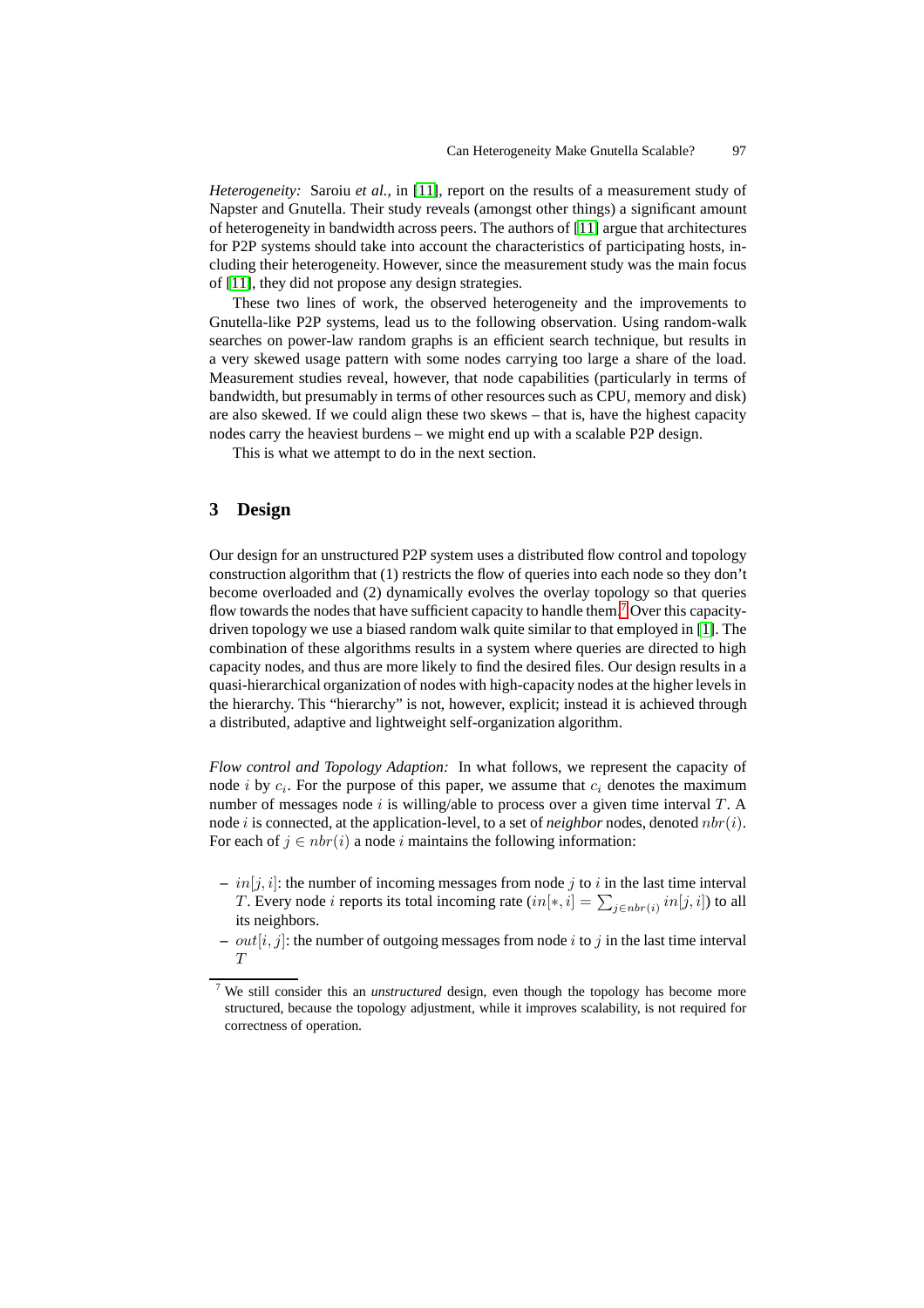$-$  *out Max*[i, j]: the maximum number of messages node i can send to node j per time interval T. At all times,  $out[i, j] \le = outMax[i, j]$  and  $outMax[i, j] \le =$  $out[i, j] + (c_j - in[*, j]).<sup>8</sup>$  $out[i, j] + (c_j - in[*, j]).<sup>8</sup>$  $out[i, j] + (c_j - in[*, j]).<sup>8</sup>$ 

When a new node, say  $i$ , joins the network, it is connected to a random set of neighbor nodes. For each neighbor node  $i$ ,  $i$  initializes:

- $-$  *outMax*[*i*, *j*] =  $c_i/d_i$
- $-$  in[j, i] = 0 and
- $-$  *out*[*i*, *j*] = 0

Every node  $i$  counts the number of messages it receives from and transmits to each neighbor node j  $(in[j, i]$  and  $out[i, j]$  respectively). Periodically, node i checks whether it is overloaded; *i.e.* whether its total incoming query rate exceeds its capacity. If overloaded, node  $i$  attempts to adapt the topology so as to reduce its incoming query load – node *i* selects a neighbor (say *p*) with a high incoming query rate (*i.e.* high  $in[p, i]$ ) and redirects it to another neighbor (say q) with high spare capacity. Intuitively, the above topology adaptation rule sets up a direct "link" between a node with high query rate (node p) and one with high capacity (node q) and gets the overloaded node (node  $i$ ) out of the way. If the overloaded node  $i$  cannot find an appropriate neighbor  $q$  (as would be the case when all of  $i$ 's neighbors are running close to capacity), it requests node  $p$  to throttle the number of queries it is forwarding to node  $i$  (*i.e.* reduce outMax[p,i]). The detailed pseudocode for the above high-level description is shown in Figure [1.](#page-5-0)

Note that all flow control/topology adjustment decisions made by a node are based on local information (i.e. about the node itself and its neighbors). Further, if a node's capacity was to undergo a sudden change or if the node leaves the system, the topology would automatically re-adapt to accommodate the change.

Our simulations in Section [4](#page-6-0) use the algorithm from Figure [1](#page-5-0) with parameter values of  $\delta = 10, \gamma = 1.25$ , and  $T = 100s$ .<sup>[9](#page-4-1)</sup> We defer an exploration of the parameter space to later work. While our initial simulation results appear promising, we expect to incorporate extensions and modifications to the above rules as we continue to study the behavior of our algorithm. For example, a useful measure to factor into the topology adjustment process would be the amount of time a node is expected to remain in the system. We also plan to add a *proactive* component to the above algorithm whereby a node whose capacity is not being utilized can explicitly discover and connect to nodes that are experiencing high query loads.

*Search:* We use a random-walk based search that combines features from the algorithms in [\[8,](#page-9-7) [1\]](#page-9-9). As in [\[8\]](#page-9-7) we use TTLs to terminate walks and "state-keeping" to accelerate walks[.10](#page-4-2) Similar to [\[1\]](#page-9-9), a node forwards a query to its neighbor with the

<span id="page-4-0"></span> $c_j - in[*, j]$  represents node j's current spare capacity. With the above bounds on  $out[i, j]$ and  $outMax[i, j]$ , a node i can at most increase its current outgoing rate to j by an amount equal to node  $j$ 's current spare capacity.

<sup>&</sup>lt;sup>9</sup> In practice,  $\delta$  and  $\gamma$  need not be fixed values. A node can quite easily communicate more precise increase and decrease parameters to its neighboring nodes.

<span id="page-4-2"></span><span id="page-4-1"></span> $10<sup>10</sup>$  With state-keeping, a search is given a unique identifier. A node then remembers the neighbors to which it has already forwarded queries for a given identifier, and if a query with the same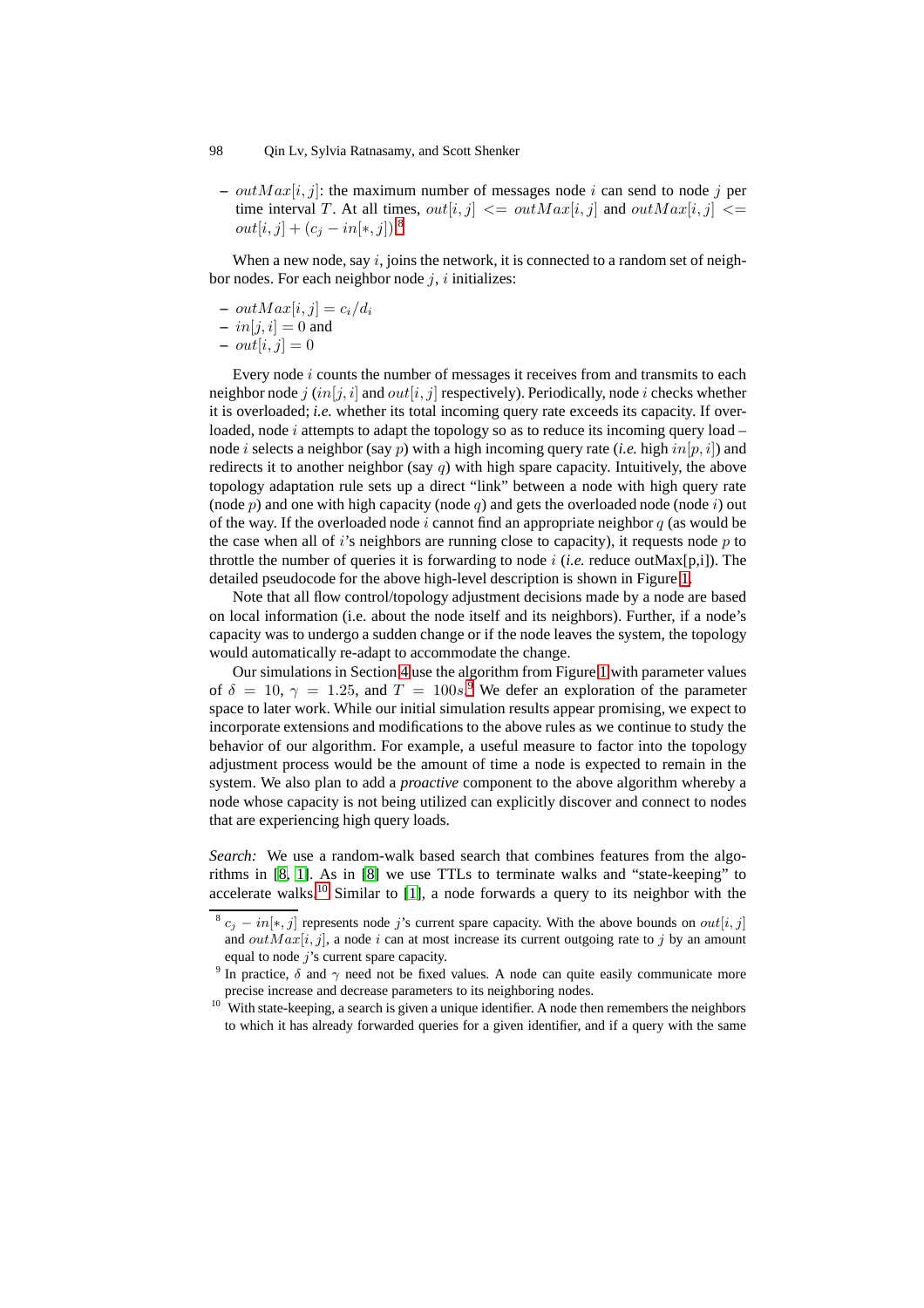# **checkLoad(node** i**)** *// periodic flow control and topology adaptation at* i **If**  $(\sum_{j \in nbr(i)} in[j, i] > c_i)$  // i overloaded? pick  $p \in nbr(i)$  with max  $in[i, i]$  over all  $i \in nbr(i)$ search for node  $q(\neq p) \in nbr(i)$  such that:  $(outMax[i, q] - out[i, q] \geq in[p, i])$  &&  $(p \notin nbr(q))$

```
If (q exists) // adapt topology
redirect p to q; // i.e. p disconnects from
            // i and connects to q
outMax[i, q] = outMax[i, q] - in[p, i];outMax[p, q] = in[p, i];outMax[q, p] = outMax[i, p];
```
**else** *// no satisfactory* q *exists* node i send p a *slowdown* message **forall**  $j \in nbr(i)$ :  $in[j, i] = 0, out[i, j] = 0$ **forall**  $j \in \text{nbr}(i)$ :  $\text{outMax}[i, j] = \text{outMax}[i, j] + \delta$ 

#### **recvSlowDown(node** j**, node** i**)**

*// node* j *receives a slowdown message from* i  $outMax[j, i] = outMax[j, i]/\gamma$ 

<span id="page-5-0"></span>**Fig. 1.** *Pseudo-code for flow control and topology adaptation. Although not explicitly shown in the pseudocode, the upper bound on outMax is enforced in performing the increase operations on outMax.*

maximum value of  $outMax$ . This causes searches to quickly gravitate towards high capacity nodes. As in Adamic's work, the high degree nodes in our topology do face higher query load. However, unlike Adamic's work, high degree nodes in our system are also high capacity nodes and hence better equipped to handle this load.

In summary, a node  $i$  that receives a query, forwards it to its neighbor  $j$  with the highest value of  $outMax[i, j]$  over all  $j \in nbr(i)$  provided (1)  $out[i, j] < outMax[i, j]$ and (2) i has not previously forwarded the same query to j.

While we do not explore proactive replication strategies in this paper, any of the solutions described in [\[8\]](#page-9-7) could be used to further improve the performance of our search algorithm. In its stead, we assume that the number of copies of each object is proportional to the rate at which it is being queried (which would occur under passive replication). Moreover, we assume that these copies are randomly placed proportional to the capacity of nodes.

identifier arrives back at the node, it is forwarded to a different neighbor. Using state-keeping thus reduces the likelihood that a random walk will traverse the same path twice. State can be discarded after a short time by a node, so it does not become burdensome.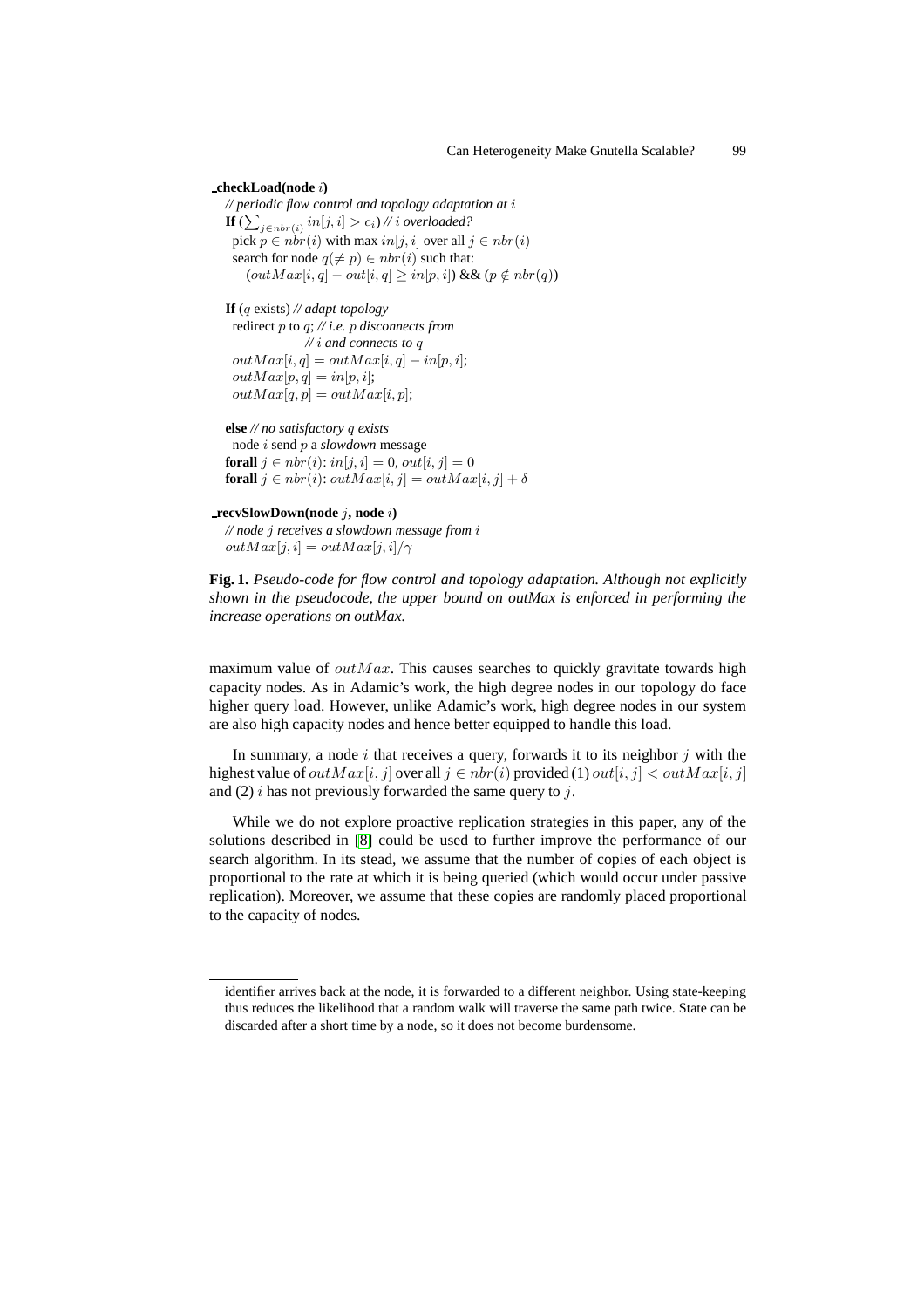

**Fig. 2.** *Average query resolution time and the distribution of query resolution times for a 10,000 node simulation using a Zipf-like capacity distribution*



<span id="page-6-2"></span>**Fig. 3.** *Degree distribution for a 10,000 node simulation using a Zipf-like capacity distribution*

## <span id="page-6-0"></span>**4 Evaluation**

In this section, we present initial simulation results on the performance of our design outlined in Section [3.](#page-3-0) We stress that these results are not intended to provide a comprehensive picture of the behavior of our algorithm but merely to serve as a first-order proof of concept.

*Simulation Methodology:* We use, as our main evaluation metric, the average query resolution time (as measured in terms of the number of application-level hops required to find a particular object). We measure this in simulations in which the object popularity, the rate at which queries are issued for it, follows a Zipf-like distribution where the popularity of the *i*'th most popular object is proportional to  $i^{-\alpha}$ . In these simulations we used  $\alpha = 1.2$  (based on the Gnutella measurements in [\[12\]](#page-9-11)). Individual nodes generate queries using a Poisson process with an average query rate of 1.2 queries/minute. Recall, as described above, that we use a proportional replication strategy so that objects are replicated proportional to their query rate. The average degree of replication is  $1\%$ <sup>11</sup> – that is, on average objects are replicated on 1% of the nodes, but the more

<span id="page-6-1"></span> $11$  We also experimented with a replication degree of 0.1% and obtained similar results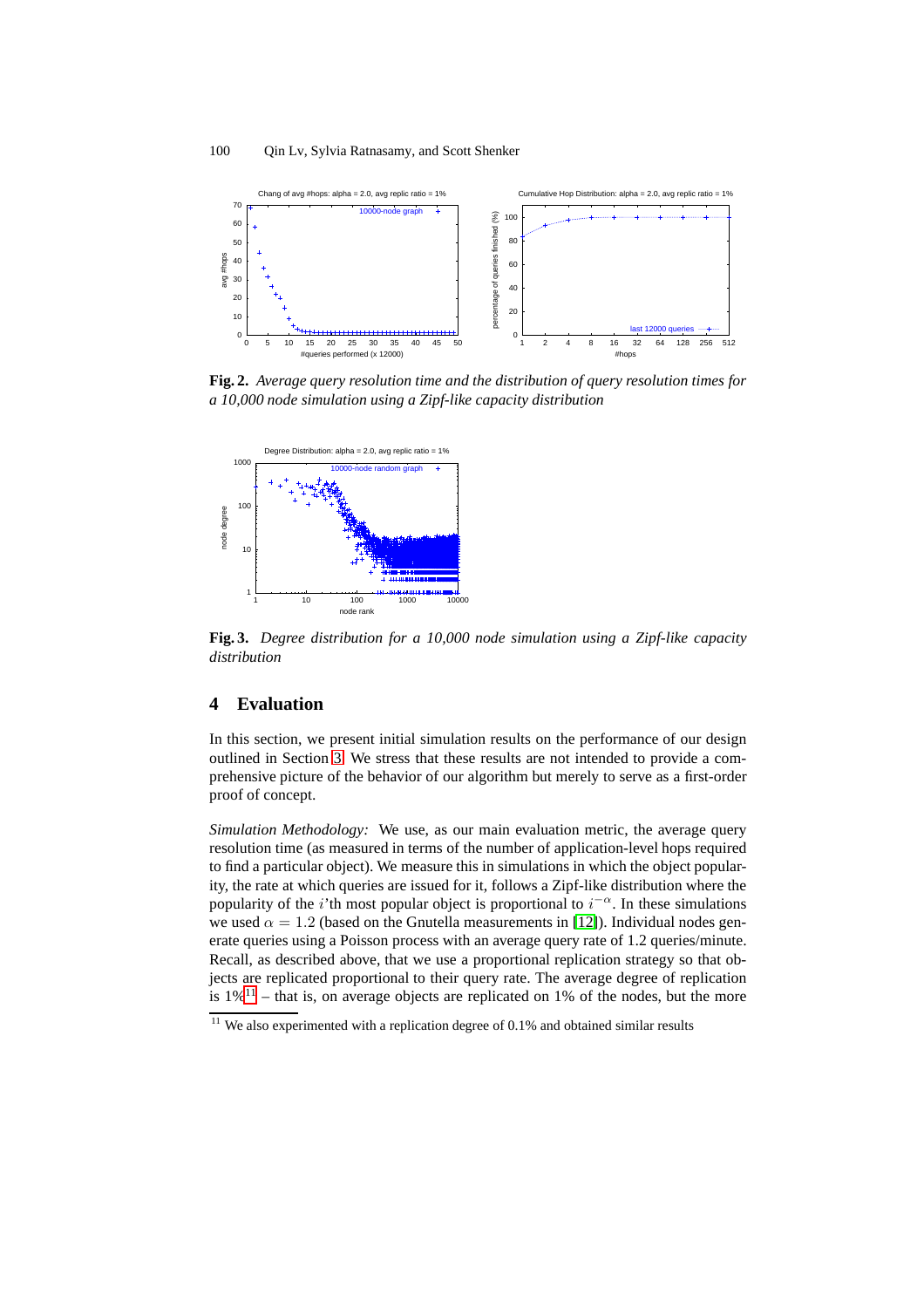popular objects are replicated more than the less popular ones. Recall also that objects are assigned randomly to nodes, proportional to their capacity  $c_i$ .

To investigate the effect of heterogeneous node capabilities, we use two different capacity distributions. First, we use a Zipf-like distribution where  $c_i$  is proportional to  $i^{-\beta}$  where  $\beta = 2$ . Second, we used a distribution based (loosely) on the measured bandwidth distributions of [\[11\]](#page-9-10). Here, we assume 5 capacity levels separated by an order of magnitude. The node population is then divided amongst these levels as shown in Table [1.](#page-7-0) The distribution reflects the observation that a fair fraction of Gnutella clients have dial-up connections to the Internet, the majority are connected via cable-modem or DSL and a small number of participants, via high speed lines.

|        | Capacity level Percentage of nodes |
|--------|------------------------------------|
| X      | 20%                                |
| 10x    | 45%                                |
| 100x   | 30%                                |
| 1000x  | 4.9%                               |
| 10000x | $0.1\%$                            |

<span id="page-7-0"></span>**Table 1.** *Gnutella-like node capacity distributions*

For each simulation, we start with nodes connected in a uniform random graph topology; for the Zipf-like capacity distribution we use a 10,000 node graph with average degree 9.9, for the Gnutella-like distribution capacity distribution we use a a 5,000 node graph with average degree 7.5. We then assign the capacities and objects to the nodes as described above.



**Fig. 4.** *Average query resolution time and the distribution of query resolution times for a 5,000 node simulation using a Gnutella-like capacity distribution*

*Results:* Figures [3](#page-6-2) and [5](#page-8-0) plot the results of simulations using, respectively, the Zipf and Gnutella-like capacity distribution. The first plots show how, as the topology adjusts,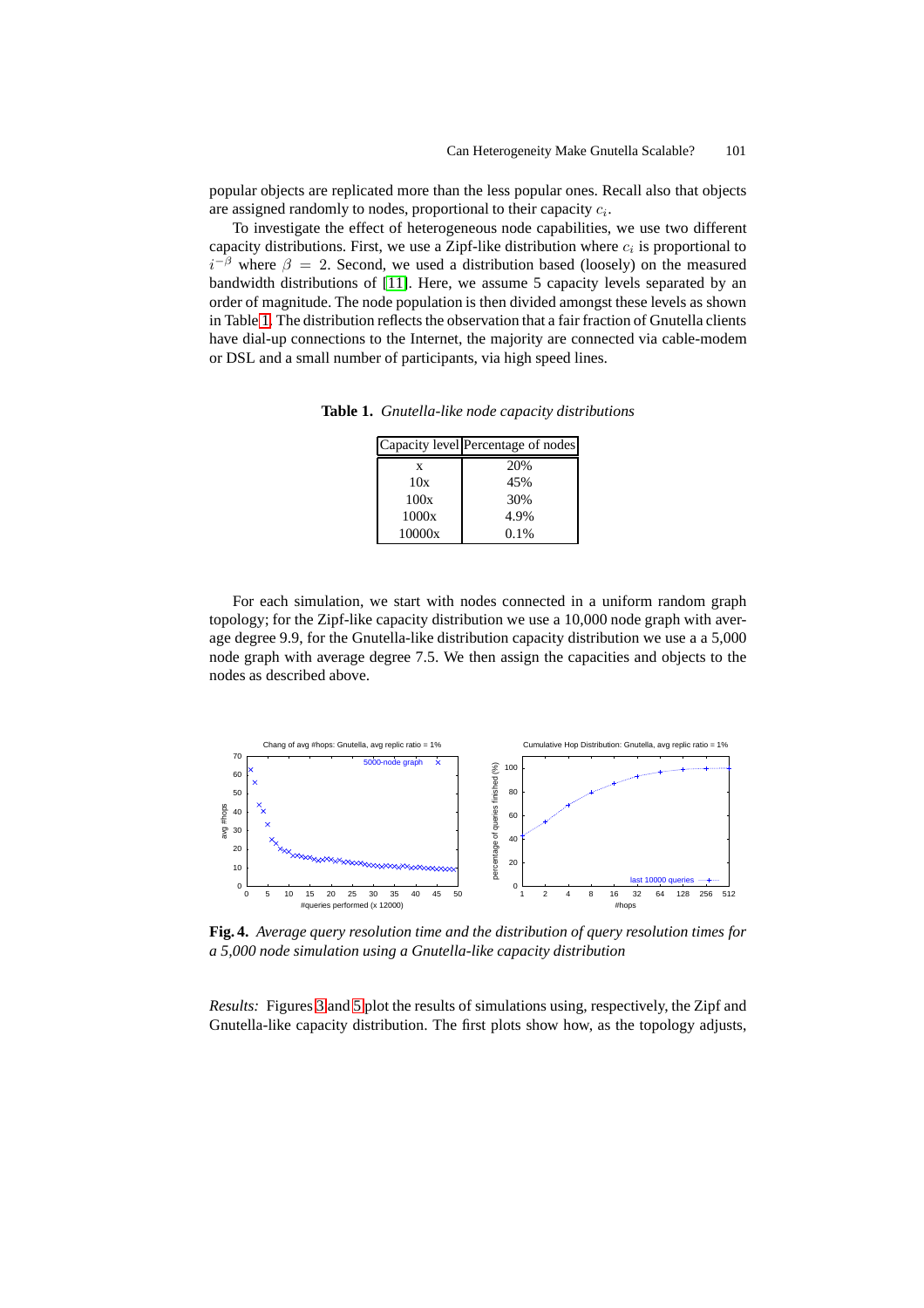

<span id="page-8-0"></span>**Fig. 5.** *Degree distribution for a 5,000 node simulation using a Gnutella-like capacity distribution*

the average query response time rapidly decreases from 70 to  $\sim$  2 in the Zipf case and 9 in the Gnutella case. The middle plots show the distribution of the number of hops for individual queries towards the end of the simulation run. In both cases all queries were successfully resolved. The last plots show the degree distributions of the resulting topology at the end of the simulation run. As one can see, the degree distributions evolve to match the capacity distributions – higher capacity nodes have significantly higher degrees – causing the improved performance.

## **5 Other Related Work**

The Kazaa [\[5\]](#page-9-12) network appears similar to our work in many respects. Kazaa is a selforganizing, multi-layered network where powerful hosts act as search hubs (called SuperNodes). Details of the Kazaa protocols and code are not publicly available making it hard to draw comparisons to our work.

In [\[7\]](#page-9-13) the authors propose a cluster-based architecture for P2P systems (CAP). CAP organizes nodes into a two-level hierarchy using a centralized clustering server [\[6\]](#page-9-14). Each cluster has a delegate node that acts as directory server for objects stored by nodes within the cluster. Delegate nodes perform intra-cluster node membership registration while a central server tracks existing clusters and their delegates. To some extent, our algorithms achieve the same effect as CAP, with high capacity nodes behaving like delegate nodes. There are however significant differences: unlike CAP our algorithms are completely decentralized and we do not build an *explicit* hierarchy.

File sharing in FreeNet [\[2\]](#page-9-15) uses hints about the placement of files to improve search scalability. FreeNet does not address node heterogeneity.

## **6 Discussion**

We started this paper with the basic question of whether one could make unstructured P2P systems scalable. Building on the work in [\[8,](#page-9-7) [3,](#page-9-8) [1,](#page-9-9) [11\]](#page-9-10) we proposed a design that appears to achieve significant scalability. This design is extremely preliminary, and and